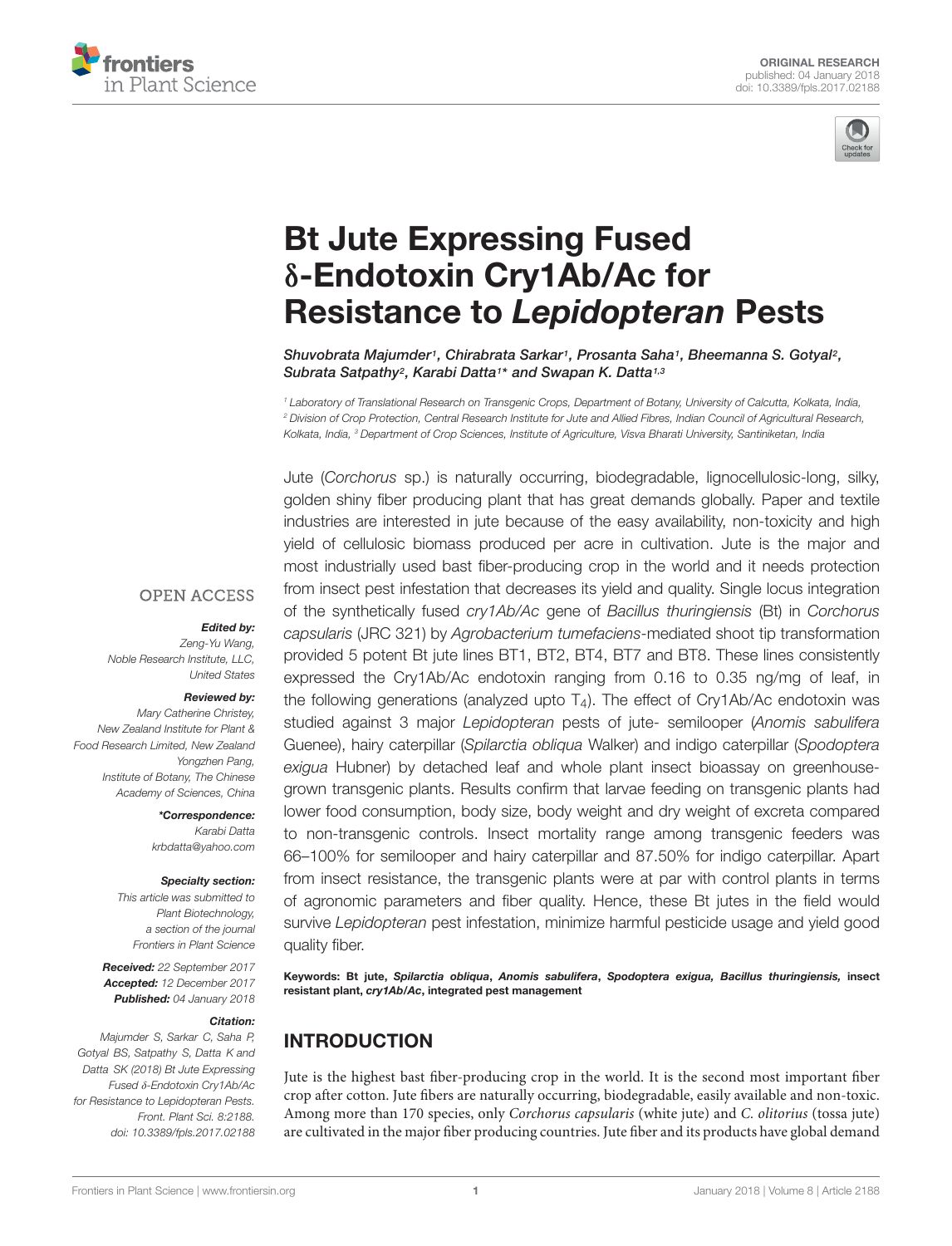in Australia, Germany, Japan, Russia, Spain, United Kingdom, and United States, because of the environment-friendly nature of the fibers. For the year 2013–2014, 99.82% of the total global jute production was from the developing countries of Asia, where India contributed 56.85% (1944 thousand tones), Bangladesh 40.67% (1391 thousand tones), China 1.03% (35.5 thousand tones), Uzbekistan 0.61% (21 thousand tones) and Nepal 0.45% (15.5 thousand tones) (FAO, 2017).

Jute cultivation faces the adverse effect of biotic and abiotic stresses. In recent years, due to the gradual shift in climatic parameters during the growing season and the radical change in input use pattern, jute crop has experienced changes in relative pest status of many insect pests (Satpathy et al., 2016). Further, some minor pests have elevated infestation and are now considered as major pests. The spectrum of pests that infest jute has increased with infestations from insects like the Helicoverpa armigera (Hubner) that has recently been reported (Selvaraj et al., 2013). Of all the jute Lepidopteran pests, semilooper (SL), hairy caterpillar (HC) and indigo caterpillar (IC) are the most potent destroyers at different stages of plant growth (Rahman and Khan, 2012; Selvaraj et al., 2015). The SL, being the most active foliage destroyer of jute, in its third instar stage, causes 48.5% fiber yield loss. It induces profuse plant branching (up to 90%) leading to breakage of fibers during extraction that causes decline in fiber quality (Tripathi and Ram, 1972). HC, a major polyphagous pest, causes up to 30% yield loss in jute cultivation (Bandyopadhyay et al., 2014). The third and fourth instar larvae of HC feed voraciously on leaves and spread rapidly to the entire plantation. Both the cultivated species of jute are highly susceptible to HC (Selvaraj et al., 2015). IC, now considered as a major pest in India, causes up to 20% yield loss in jute cultivation (Ramasubramanian et al., 2009). IC damages the shoots of seedling near the bottom. This causes significant reduction in the plant stand. C. capsularis is more susceptible to IC infestation than C. olitorius when grown early in April (JAF EXPERT, 2017).

Management of insect infestation requires repeated application of insecticides on jute crop. The relative resistance of HC larvae and their dense body hair reduce insecticidal action (Dhingra et al., 2007). IC larvae show resistance against a wide range of insecticides such as organophosphates, carbamates and pyrethroids (Wolfenbargaer, 2002). Besides increasing the cultivation cost, repeated applications of chemical insecticides negatively affect farmer's health, other beneficial insects, soil microbes and herbivores. Alternatively, for sustainable pest management bio-pesticides are available in the market, of which 2% are based on entomopathogenic gram-positive soil bacteria Bacillus thuringiensis Berliner (Bt) (Bravo et al., 2011). Bt spores containing crystal proteins (Cry) known, as δ-endotoxins are insecticidal in nature. The ingested Bt toxin affects specific insects by binding to their cilial brush border receptors thereby opening membrane pores of the gut epithelium. This disrupts the transport of solutes, causing an influx of water followed by cell swelling and lysis. The highly specific mode of action of Bt, requiring specific receptors, proteases and an alkaline pH, renders it harmless to

mammals (that have an acidic gut and lack the corresponding receptors).

Bt formulated bio-insecticides are also effective against the major jute pests like SL (Das and Singh, 1976), HC (Bandyopadhyay et al., 2014) and IC (Zhu et al., 2006). The requirement for repeated bio-insecticide application, due to chances of being washed out by rain, dewdrops and wind along with inactivation of toxin due to heat, sunlight and UV light exposure, increases the overall cultivation cost (Sanahuja et al., 2011). These limitations of Bt formulations can be overcome through creation of genetically modified (GM) crop expressing the key insecticidal component, the Bt crystal endotoxin(s) for resistance to insect pests.

Among the different types of cry genes identified, the cry1Ab and cry1Ac genes have proved successful in most commercial events of insect resistant (IR) transgenic plant development (ISAAA, 2017). The remarkable adaptability of insects to insecticides is a persisting concern for Bt crop's success. Recently some cases of insect adaptation were reportedmaize stalk borer (Busseola fusca) to Cry1Ab in Bt corn in South Africa, corn earworm (Helicoverpa zea) to Cry1Ac in Bt cotton in United States, pink bollworm (Pectinophora gossypiella) to Cry1Ac in Bt cotton in India and cotton bollworm (Helicoverpa armigera) to Cry1Ac in Bt cotton in northern China (Tabashnik et al., 2013; An et al., 2015). To delay this insect adaptation approaches like "second generation" Bt crops, with 2 or more combined Bt toxins with different modes of action and high level of expression (Carriere et al., 2015) or "High Dose/Refuge Strategy" (HD/R) (Gryspeirt and Gregoire, 2012) was practiced in Bt crop cultivation with considerable success confirmed by the 15 years HD/R resistance management strategy for Bt crops in North America (Huang et al., 2011). The fusion of cry1Ab and cry1Ac genes (cry1Ab/Ac) under rice actin1 constitutive promoter was successfully reported in rice plants against yellow stem borer (Scirpophaga incertulas) (Tu et al., 1998), striped rice stemborer (Chilo suppressalis), pink stem borer (Sesamia inferens), leaf folder (Cnaphalocrocis medinalis) and green semilooper (Naranga aenescens) (Tu et al., 2000; Ye et al., 2001) and in chickpea plants against pod borer (Helicoverpa armigera) (Ganguly et al., 2014).

To curb the immense jute yield losses and retain its fiber quality by keeping away from infestation of Lepidopteran insect pests in India, we applied the genetic breeding approach for development of IR jute. The IR transgenic jute lines constitutively expressed the fused Cry1Ab/Ac endotoxin and the mortality of Lepidopteran insect pests was confirmed by analysis of all the transgenic progenies. In this investigation, our objectives were (i) to develop a T-DNA construct of fused cry1Ab/Ac genes driven by rice actin1 promoter and to modify the jute genome with it by Agrobacterium mediated shoot tip transformation; (ii) to select and validate the best transgenic lines; (iii) to measure the level of resistance against 3 major Lepidopteran pests of jute- SL, HC and IC by detached leaf and whole plant bioassay; (iv) to evaluate the agronomic and fiber quality parameters of different transgenic lines.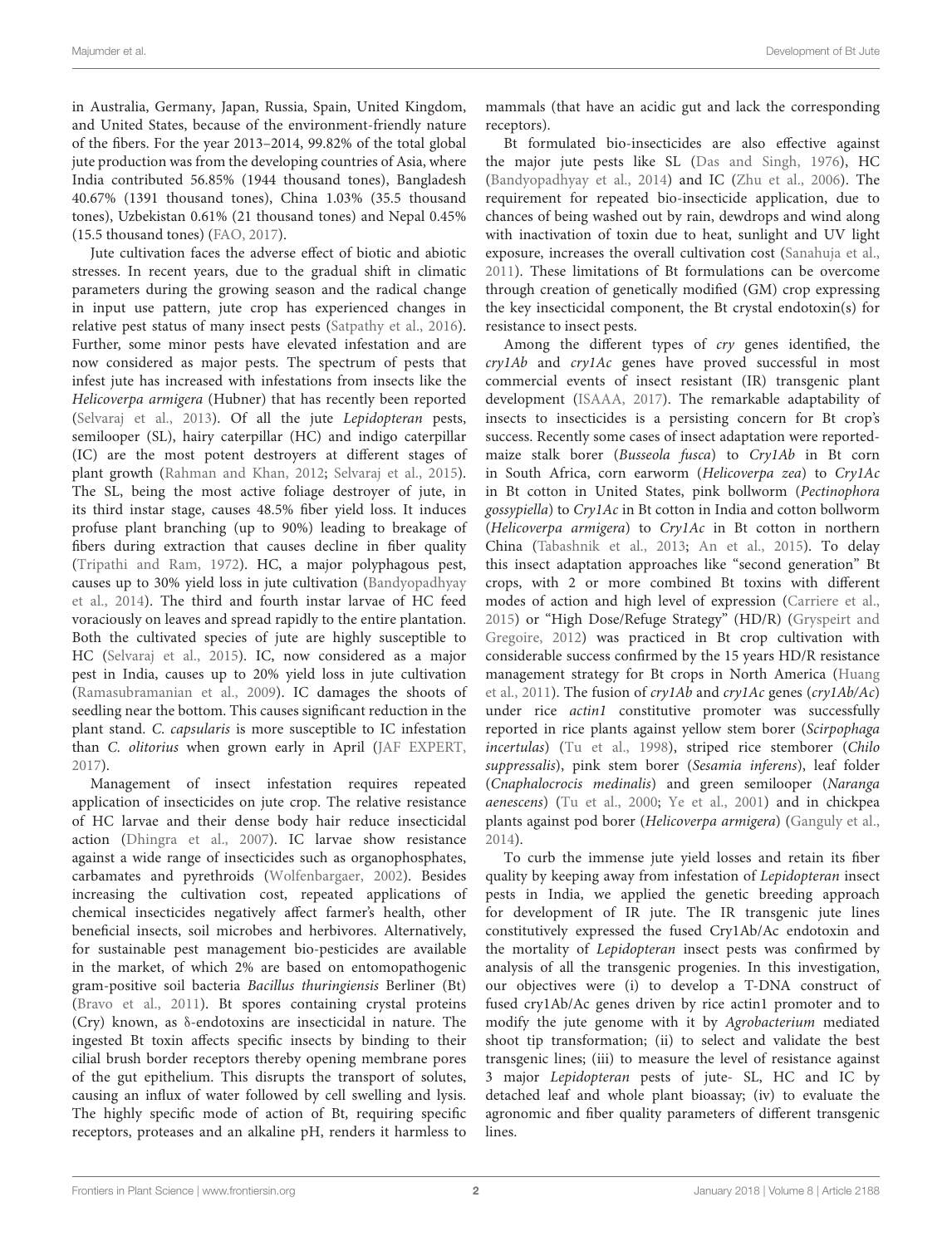# MATERIALS AND METHODS

# Plant Material and Explant (Shoot Tip) Preparation

Seeds of white jute (C. capsularis) of variety JRC 321 were obtained from ICAR-CRIJAF, Barrackpore, Kolkata, India (Latitude: 22◦ 45.28'N, Longitude: 88◦ 25.32′N). Seeds were surface sterilized by immersing in 70% ethanol for 5 min, followed by shaking in a mixture of sodium hypochlorite with Tween 20<sup>®</sup> for 20 min and lastly given 5 consecutive rinses in sterile water. Then the seeds were soaked on filter paper and were grown on "germination media" (**Table 1**) in culture room (28◦C, 16 h light and 8 h dark photoperiod). Shoot tips were dissected out from 5 to 10-day-old seedlings for transformation in sterile condition (**Figure 1B**).

# Plant Transformation Vector Construction

Construction of a reporter free transformation vector required removal of a 2054 bp fragment containing b-glucuronidase (gus) gene from the pCAMBIA 1301 (accession number AF234297) by BstEII–BglII digestion, klenow treatment and self-ligation. In this vector the rice Actin1 promoter and nopaline synthase (nos) terminator fragments were cloned at HindIII/SacI and SacI/EcoRI, respectively. SacI digested fragment, containing the 0.40 kb of first 5' intron of rice actin gene with fused 1.8 kb of cry1Ab/Ac gene, was released from the vector pFHBT1 (Tu et al., 1998, 2003) and ligated at SacI site of the pCAMBA1301 to generate pCAMBIA1301-actincry1Ab/Ac-nos construct (**Figure 1A**). Nucleotide sequences of promoter, cry1Ab/Ac gene and terminator are available in database (accession number EU880444.1). The hygromycin phosphotransferase (hpt) gene, whose product detoxifies the aminocyclitol antibiotic hygromycin-B, was used as a marker.

### Plant Transformation and Regeneration

Shoot tips were isolated from 5 to 10 days old seedlings and delicately pierced nearly the apical meristematic dome with a sterile needle for easy penetration of Agrobacterium. Shoot tips were then immersed in the Agrobacterium "infiltration/cocultivation media" for 1 h in dark condition before vacuum infiltration. Suspension media contained about  $1.488 \times 10^8$ 

cell/ml (OD at 600 nm 0.3) Agrobacterium (LBA4404) cells harboring the pCAMBIA1301-actin-cry1Ab/Ac-nos construct. Isolated shoot tips were vacuum infiltrated under a pressure of 600 mm Hg for 10 min. Inoculated shoot tips were soaked in filter paper for removing excess Agrobacterium suspension and placed on Whatman  $No.1<sup>TM</sup>$  filter paper in a 90 mm petri plate with their apices upward. Finally 3 ml of the co-cultivation media was added, sealed with PARAFILM<sup>™</sup> and kept at 28<sup>°</sup>C dark conditions for 72 h for co-cultivation. The co-cultivated shoot tips were washed 3–4 times in "Agro-eradication media" (**Table 1**). After blotting dry on sterile filter paper, shoot tips were transferred to the same timentin antibiotic supplemented media and grown in culture room condition for a week. This week is called the "recovery period" to kill of any residual Agrobacterium and a time given for shoot tips to recover from physical stress applied during vacuum infiltration. Then shoot tips were transferred to shoot tip "elongation/selection media" (**Table 1**). Transformed shoot tips were selected by 3 consecutives selections at fortnightly intervals on 12 mg/l hygromycin-B supplemented media. Selected shoot-tips were transferred to "rooting media" (**Table 1**) without any selection pressure for rooting. About 8 weeks after transformation, surviving healthy plants were transferred to a greenhouse in soil supplemented with N:P:K::60:30:30.

# Germination and Mendelian 3:1 Segregation Test in Hygromycin-B Containing Media

Mendelian segregation analysis of transgene was performed by germinating transgenic seeds of  $T_1$  and  $T_2$  progenies in 15 mg/l hygromycin-B containing "segregation  $+$  selection media" for duration of 30 days (**Table 1**). Selection media was replaced after 15 days. Survival percentage and phenotypic appearance of seedlings were recorded in comparison to non-transgenic plants.

# Chlorophenol Red (CPR) Assay for Qualitative Detection of hpt Gene

CPR assay media was prepared by adding filter sterilized 1000 mg/l (w/v) Chlorophenol red (Sigma–Aldrich, St. Louis, MO, United States) and 15 mg/l hygromycin-B in liquid halfstrength MS (salts and vitamins with 15% (w/v) sucrose, pH

| <b>TABLE 1</b>   Composition of different culture media used for Bt jute development. |                                                                                                                                                                 |     |  |  |  |
|---------------------------------------------------------------------------------------|-----------------------------------------------------------------------------------------------------------------------------------------------------------------|-----|--|--|--|
| Plant media name                                                                      | <b>Composition</b>                                                                                                                                              |     |  |  |  |
| Germination media                                                                     | MS salts and vitamins (HiMedia Lab. Pvt. Ltd., Mumbai, India) $+$ Sucrose (15%) $+$ Agar (0.8%)                                                                 | 5.8 |  |  |  |
| Infiltration/Co-cultivation media                                                     | MS salts and vitamins + Myo-inositol (0.1%) + Sucrose (2%) + BAP (0.5 mg/l) + IAA (1 mg/l) + GA <sub>3</sub><br>$(0.2 \text{ mg/l}) +$ Acetosyringone (20 mg/l) | 5.6 |  |  |  |
| Agro-eradication media                                                                | MS salts and vitamins $+$ Sucrose (15%) $+$ Timentin (500 mg/l)                                                                                                 | 5.6 |  |  |  |
| Elongation/Selection media                                                            | MS salts and vitamins $+$ Myo-inositol (0.1%) $+$ Sucrose (3%) $+$ BAP (1 mg/l) $+$ IAA (0.5 mg/l) $+$ Hygromycin-B<br>$(12 \text{ mg/l}) +$ Agar (0.8%)        | 5.8 |  |  |  |
| Rooting media                                                                         | Half strength MS salts and vitamins + Myo-inositol (0.05%) + Sucrose (1.5%) + IBA (0.3 mg/l) + Agar (0.6%)                                                      | 5.8 |  |  |  |
| Segregation + Selection media                                                         | MS salts and vitamins $+$ Sucrose (15%) $+$ Hygromycin-B (15 mg/l) $+$ Agar (0.8%)                                                                              | 5.8 |  |  |  |

*Here, BAP, N6-Benzylaminopurine; IAA, Indole-3-acetic acid; IBA, Indole-3-butyric acid; GA*3*, Gibberellic acid and MS is for Murashige and Skoog (1962).*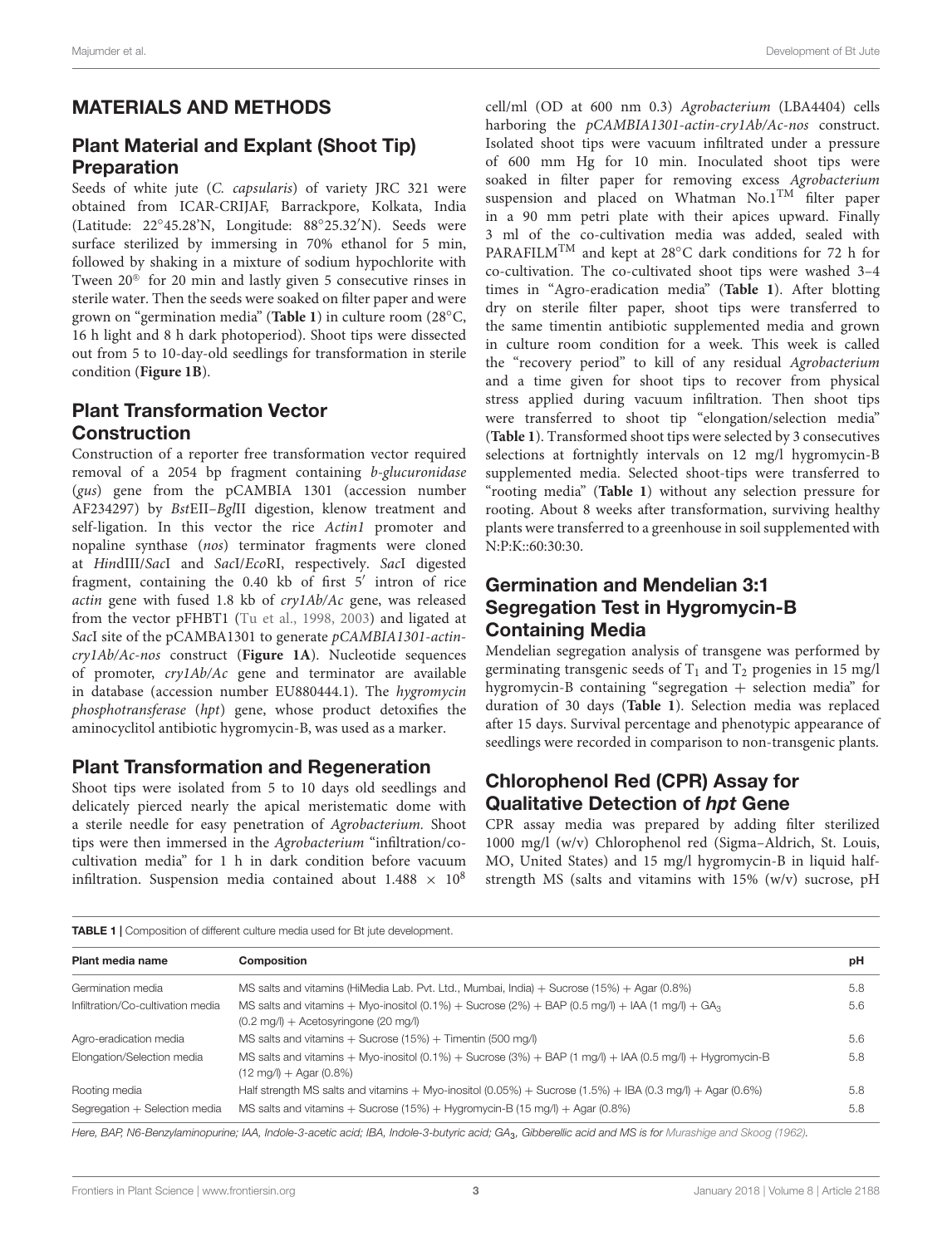

FIGURE 1 | Stages of Bt jute development. (A) Schematic map of transformation vector pCAMBIA1301-*actin-cry1Ab/Ac-nos* (without *gus*) containing rice actin constitutive promoter (with its first intron), fused *cry1Ab/Ac* gene and nos terminator. Marked site for *Nco*I and portion in the gene was used as probe for Southern analysis (B) Isolated shoot tips from 5 day-old plants in infiltration media containing LBA4404 *Agrobacterium* cells. (C) Transformants (arrow marked) selected in hygromycin-B containing MS media remain healthy whereas non-transformed seedlings show browning and die. (D) Each transgenic plant of 90 DAS age, was subjected to WPB in the greenhouse with 10, second instar larvae. (E) Fibers of Bt jute and WT (non-transgenic) were compared after extraction where no significant differences were found in color, texture and quality.

5.6). Surface sterilized leaves (25 mg) were submerged with 5 ml CPR assay media in a 35 mm petri plate, sealed with PARAFILM<sup>TM</sup>, kept in culture room conditions for 72 h (Wright et al., 1996). Finally leaf samples were scored as positive (yellow and orange color) or negative (red and purple color) according to change in color observed and media pH was measured. For each plant 3 biological replications were taken and pH was recorded by 5 reads by the pH meter.

# Genomic DNA Extraction and PCR Screening

Genomic DNA was isolated from young leaves using NUCLEOSPIN PLANT II (Macherey-Nagel, Neumann Neander Str. Germany). All  $T_0$  events as well as their progeny plants were screened for cry1Ab/Ac and hpt genes by polymerase chain reaction (PCR) with 100 ng genomic DNA. PCR primers for cry1Ab/Ac (BTF-5'-CGGATCCGATCTTCACCTCAGCGTG CTT-3′ and BTR- 5′ -CGAGCTCGGGCACATTGTTCTGTGG-3') and hpt (HPTF 5'-CGCCGATGGTTTCTACAAAGA-3' and HPTR 5′ -TCAATGACCGCTGTTATGCG-3′ ) were synthesized through Integrated DNA Technologies, United States. The annealing temperature was 55.0◦C for cry1Ab/Ac and 58.4◦C for hpt. The amplified products were subjected to electrophoresis on 1% agarose gel with 1 kb Generuler ladder (Thermo Scientific, Waltham, MA, United States).

# Southern Blot Analysis

Southern hybridization with  $T_4$  plants was performed according to a standard protocol (Sambrook and Russell, 2001). Genomic DNA (15 µg) was digested with NcoI, separated on 1% agarose gel and transferred to a positively charged nylon membrane. As per manufacturer's instruction (Roche, Basel, Switzerland), a probe (746 bp PCR amplified product of cry1Ab/Ac) was labeled with digoxigenin (DIG)-dUTP and detected by enzyme immunoassay through DIG DNA labeling and detection kit.

# Total RNA Isolation, cDNA Synthesis, Reverse Transcriptase (RT) PCR Analysis and Quantitative Real-Time PCR (qRT-PCR)

Total RNA was isolated from 100 mg fully opened young leaf from transgenic and non-transgenic control plants by using NUCLEOSPIN RNA PLANT isolation kit (Macherey-Nagel, Neumann Neander Str. Germany). For RNA, RT and qRT-PCR analysis advanced generation plants of  $T_3$  and  $T_4$  progenies of 40–120 days after sowing (DAS) were used. The purified RNA was treated with DNase (Thermo Fisher, Waltham, MA, United States) to eliminate genomic DNA contamination. The cDNA was synthesized using 1 µg of total RNA in iSCRIPT RT SUPERMIX cDNA synthesis kit (BioRad, Hercules, CA, United States) following the manufacturer's instructions. The qRT-PCR reaction was performed in CFX 96TM Real time system (Bio-Rad, Hercules, CA, United States), in triplicates. Jute 26S ribosomal RNA gene (Accession number JK743816) was used as endogenous control to normalize all data. The qRT-PCR reaction mixture comprised of cry1Ab/Ac specific primers -GACTGCTGGAGTGATTATCGACAGA-3′ , RT5′ -AGCTCGGTACCTCGACTTATTC AG-3′ ), 26SrRNA primers -GTTCCACACGAGATTTCTGTTC-3′ , R5′ - TTTTAGACCCAAGACC GGC-3′ ) and MAXIMA SYBR GREEN <sup>R</sup> (Thermo Scientific, Waltham, MA, United States). Quantitative variation among different samples was determined using the  $2^{-\Delta\Delta C_T}$  method. All the data were analyzed using Bio-Rad CFX MANAGER<sup>®</sup> software (BioRad, Hercules, CA,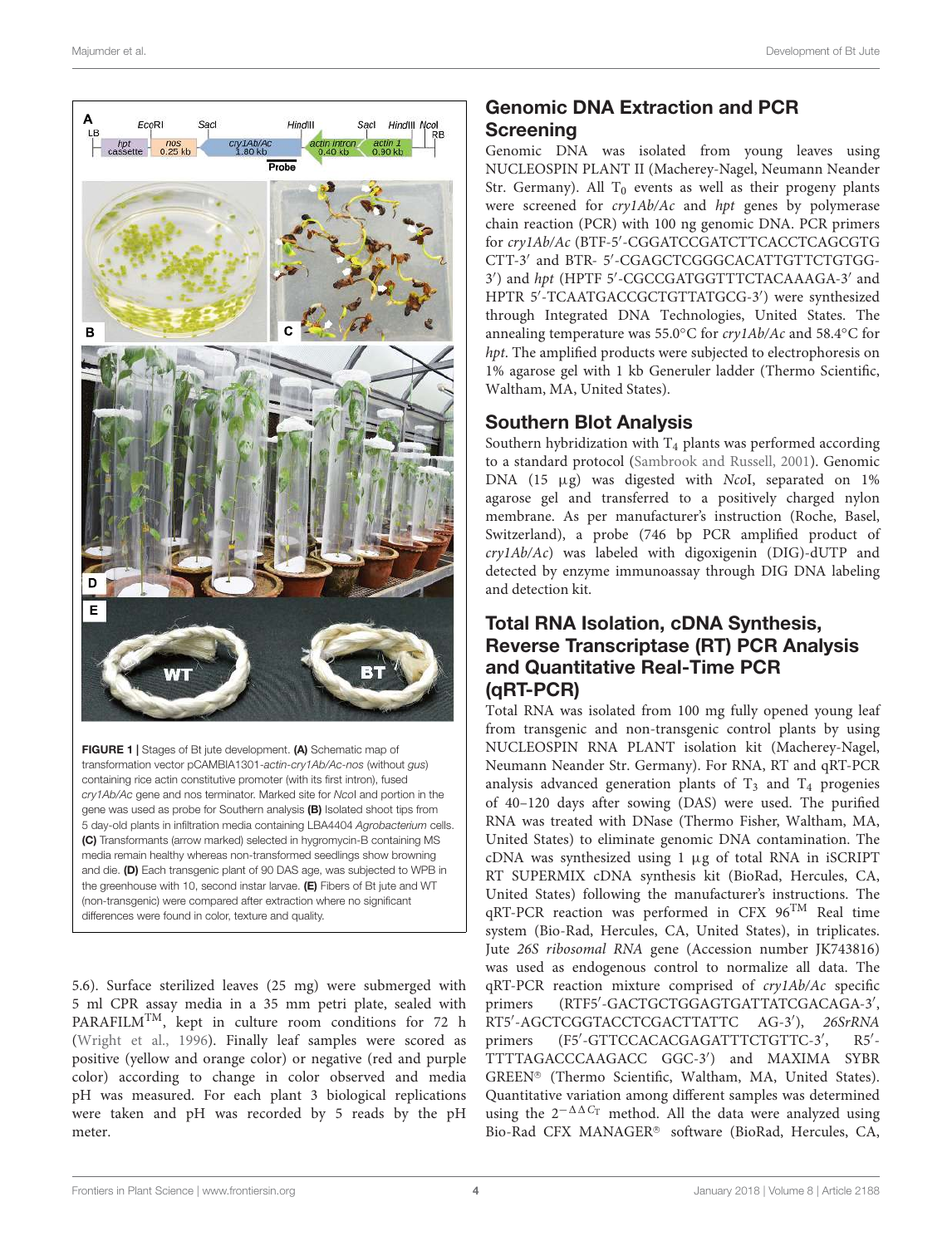United States). The cDNA was also used in semi-quantitative RT PCR for amplification of *cry1Ab*/*Ac* gene product.

# Immunoassay for Quantitative Estimation of Bt-Protein

Sandwich enzyme linked immunosorbent assay (ELISA) was performed with T<sup>4</sup> progenies of 90 DAS aged transgenic plant samples for quantitative estimation of Cry1Ab/Ac protein. All steps were followed according to manufacturer instructions (Krishen Biosystem, Ashley Ct., CA, United States) with 3 technical replications. Young opened 100 mg leaves were crushed with a pestle by adding 1 ml of extraction buffer (supplied by manufacturer) and the extract was used for the assay. Negative control, standards and sample extract were added to each well in the microtiter plate in triplicates. Absorbance at 450 nm was measured by blanking on the zero standard (blank) in a microplate reader (BioRad, Hercules, CA, United States). Concentration of Cry1Ab/Ac proteins in transgenic plants was calculated from standard curve keeping dilution factor under consideration.

### Insect Rearing

The incipient colonies of HC, SL and IC were obtained from ICAR-CRIJAF Research Farm. The  $F_1$  population of insects were cultured on C. capsularis (JRC-321) leaves in a round rearing container (0.13  $\times$  0.13 m) with a netted lid for aeration. To avoid microbial contamination, feed and rearing containers were changed every alternative day. The  $F_1$  progeny of laboratoryreared larvae were used for bioassay.

# Insects Bioassay of Transgenic Bt Jute Plants

#### Detached Leaf Bioassay (DLB)

Area of transgenic leaves was measured by placing each on graph paper. After measurement the leaves were properly cleaned and transferred on moist filter paper in 140 mm petri plates. Second instar, starved larvae of average length 5.0 mm and weight 8.0 mg were used for bioassay. Each larva was placed on a young freshly opened leaf from 90 days old plant and observed for leaf area consumption by it. The experimental setup contained replicates of 5 leaves and 5 larvae, each in an individual plate as a single larva/leaf/petri dish. Bioassay was carried out in culture room for 72 h in duplicate sets. Comparisons of food intake (consumed leaf area) and dry weight of excreta by transgenic plant feeders and non-transgenic control plant feeders (from 5 leaves in each experiment) was done cumulatively.

#### Whole Plant Bioassay (WPB)

For WPB, the entire potted transgenic plants, of similar age and height, were covered with cylindrical mylar sheets (250 microns, optically clear and transparent), securing the top ends of these cylinders with cotton nets to avoid larval escape (**Figure 1D**). Aseptic conditions were maintained in the greenhouse to prevent infection and parasitization. After measuring their mean weight and length, 10 pre-starved, second instar larvae of HC, SL and IC were placed on each plant. Observation on larval mortality and growth (length and weight) was recorded after 10 days when maximum mortality was achieved. Meanwhile plants were watered regularly to maintain normal growth. Original larval mortality for individual bio-assayed plant was calculated applying the following formula, Larval Mortality % = (Number of dead larvae/Total number of larvae)  $\times$  100 which was further corrected if any mortality was observed in non-transgenic control plants due to natural death by using the Abbott's (1925) formula<sup>1</sup>. Mean larval length and weight was calculated after DLB as total larval length or weight gained divided by number of survived larvae.

# Expression Study in Different Jute Tissues and Plant Developmental Stages

Quantitative estimation of Bt protein in different plant tissues (leaf, stem, seed coat and root) was done after randomly selecting 3 positive plants from each transgenic line. Expression of cryAb/Ac gene was consistently monitored from seedling (30 days) to harvesting stage (120 days) of a Bt-plant through qRT-PCR.

### Fiber Retting and Quality Measurement

Randomly selected 10 transgenic plants from each transgenic line (110 days old) and wild type, were biologically retted with pond water in a rectangular chamber for 15 days at 28–34◦C. Prior to retting all samples were measured for full plant height, stem length and basal stem diameter. Fiber was extracted individually, sun dried and recorded for maximum length, fiber strength (g/tex), fiber fineness (tex) and color.

### Statistical Analyses

All the statistical analyses were performed using the Graph Pad Prism 6 software<sup>2</sup>. The experimental data, of 3 or more replicates, are presented as mean  $\pm$  standard error (S.E.). The means and differences between group means were compared by ANOVA keeping statistical significance ( $P < 0.05$ ) and Tukey's multiple comparisons under consideration.

# RESULTS

# Development of Transgenic Plants from Shoot Tips by Agrobacterium-Mediated **Transformation**

Shoot tips were isolated from 5 day-old seedlings (**Figure 1B**), followed by infiltration with Agrobacterium LBA4404 strain, harboring a pCAMBIA1301-actin-cry1Ab/Ac-nos construct (**Figure 1A**), as per previously standardized jute shoot tip transformation method with some modifications (Saha et al., 2014a). Transgenic plants  $(T_0)$  were developed, selected by hygromycin-B (12 mg/l), transferred to soil and grown in greenhouse. A total of 10  $T_0$  transgenic Bt jute lines were developed with the mean transformation efficiency of 4.00%.

<sup>1</sup>http://www.ehabsoft.com/ldpline/onlinecontrol.htm#Abbott 2 graphpad.com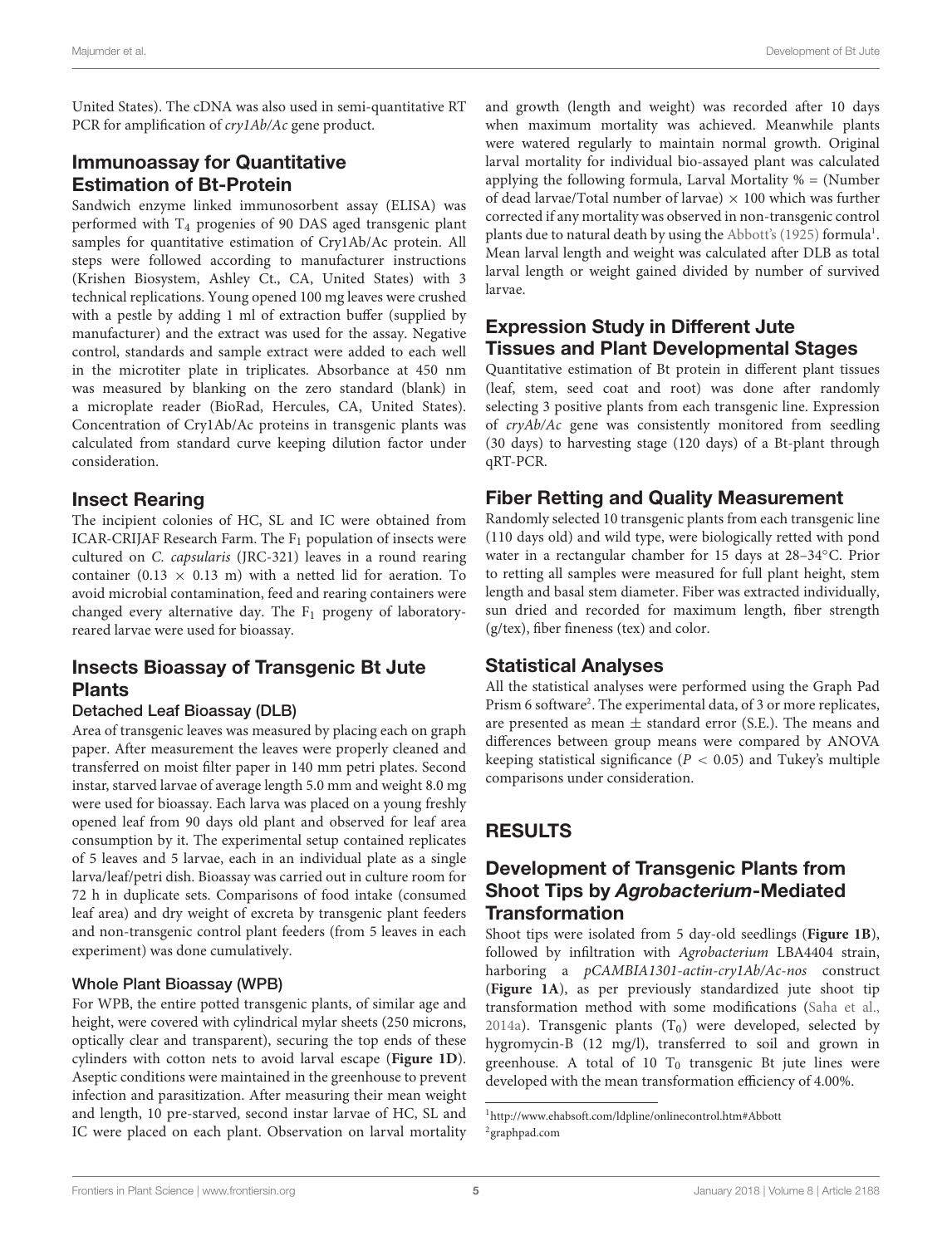# The cry1Ab/Ac Gene Integration Confirmed by PCR, Southern Hybridization, RT-PCR and qRT-PCR Analysis

PCR analysis of the  $T_0$  transformants genome confirmed the presence of 746 bp cry1Ab/Ac (**Figure 2A**) and 489 bp hpt genes (**Figure 2B**). This process was repeated for every subsequent generation. Southern hybridization was performed with T<sup>4</sup> transgenic progenies with cry1Ab/Ac gene specific digoxigenindUTP labeled probe. Single copy integration of cry1Ab/Ac gene at different locations of the genome was found in progenies of BT1, BT2, BT4, BT7 and BT8 transgenic jute lines (**Figure 2C**).

Comparative study of gene expression among different transgenic generations of each transgenic line was conducted through RT-PCR and qRT-PCR. In RT-PCR, transgenic



FIGURE 2 | Molecular biology characterizations of transgenic plants. PCR analysis of  $T_3$  transformants, showing partial amplification of (A) 746 bp *cry1Ab/Ac* gene (B) 489 bp *hpt* gene. (C) Southern blot analysis of genomic DNA of T<sup>4</sup> plants digested with *Nco*I and probed with DIG labeled 746 bp of  $cry1Ab/Ac$  showing single copy integration. (D) RT-PCR analysis of T<sub>3</sub> and T<sub>4</sub> plants of a same transgenic line showing 83 bp amplification of *cry1Ab/Ac* gene in transgenic plants and 145 bp *26S rRNA* gene (internal control) in all plants.

plants revealed 83 bp of cry1Ab/Ac transgene along with 145 bp of 26sRNA gene (internal control). Similar expression (band intensity) manifested in the  $T_3$  and  $T_4$ progenies of every transgenic line (**Figure 2D**). Similar kind of result was found in qRT-PCR analysis of  $T_2$  and T<sup>3</sup> progenies (Supplementary Figure S1). The cry1Ab/Ac expression level in the BT7 transgenic line was 110 fold higher than the level of 26SrRNA expression, whereas the wild type plant did not show any expression (**Figure 3A**).



FIGURE 3 | qRT-PCR comparative analysis of mRNA transcript of transgenic plants. (A) Bar diagram showing significant difference among transgenic lines A–C, A–D, A–E, B–C, B–D, B–E, C–E and D–E = P < 0.0001,  $C-D = P < 0.0014$  in the Tukey's multiple comparisons test where A-B found to be non-significant. The BT8.2.6.6.1 and BT7.5.5.2.5 lines show highest expression. (B) qRT-PCR analysis showing highest expression of mRNA transcript in young leaves compared to stem, seed coat and root. (C) Non significant (ns) changes in *cry1Ab/Ac* gene expression between 40 and 100 DAS was observed but from 100 to 120 DAS a significant change was found in BT7.5.5.2.5 (∗∗∗∗*P* < 0.0001) and BT8.2.6.6.1 (∗∗∗*P* < 0.0015) plants. Each bar represents the mean  $\pm$  standard error (SE) of 3 independent experiments. Here *cry1Ab/Ac* gene expression was calculated on the basis of internal control *26S rRNA* gene expression.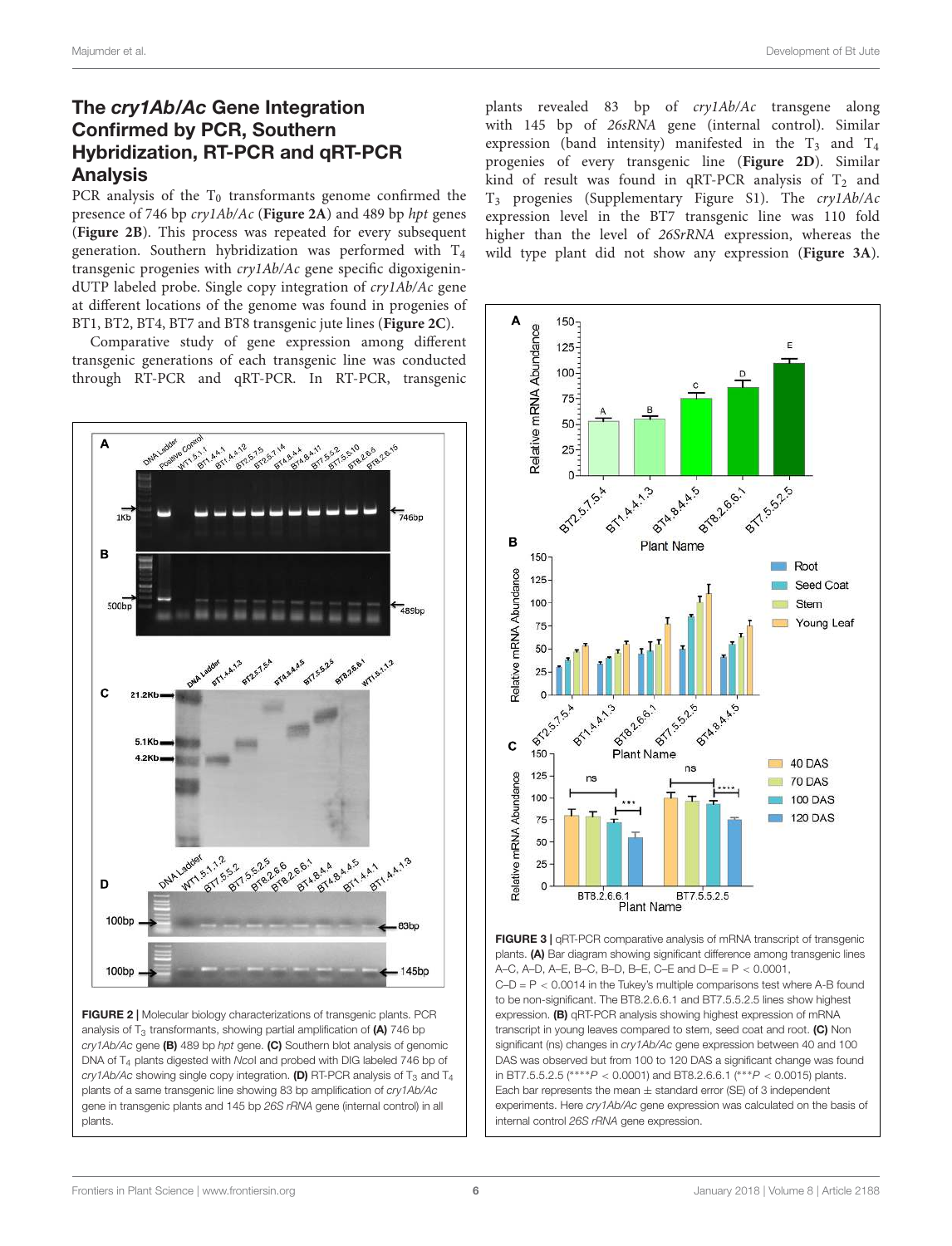Expression was highest in young leaves followed by stem, seed coat and root, with significant difference (**Figure 3B**). This analysis was done at regular intervals during plant growth, starting from 40 DAS upto fiber harvesting time (120 DAS). A significant drop in cry1Ab/Ac expression level was observed after 100 DAS for BT7.5.5.2.5 and BT8.2.6.6.1, the 2 most expressive T<sup>4</sup> progenies (**Figure 3C**).

# The *hpt* Gene Inheritance Analysis in Hygromycin-B Containing Media and CPR Assay

The transformed jute contained hpt marker gene, whose product detoxifies the aminocyclitol antibiotic hygromycin-B. Inheritance of hpt gene in  $T_1$  and  $T_2$  progenies was confirmed by survivable percentage of plants in hygromycin-B (15 mg/l) supplemented media. In the presence of hygromycin-B, nearly all seeds germinated initially but after 5-7 days distinct phenotypic changes were observed in some seedlings, showing browning of stem and root, rapid degradation of cotyledon chlorophyll, stunted growth, no lateral root formation and necrosis, thereby confirming hpt gene inheritance by only the healthy seedlings (**Figure 1C**). The Mendelian principle of 3:1 segregation of hpt gene was analyzed from the survivable percentage (**Table 2**).

Plants of  $T_3$  and  $T_4$  generation, grown under greenhouse conditions, were subjected to confirmation test for the presence of hpt gene by pH indication property of CPR assay (**Figure 4A**). After 72 h incubation period color of the media changed from yellow to dark reddish-purple with  $pH > 4.5$  for the negative plants and the color remained almost unchanged for positive plants with the mean pH range 3.0–4.12 (**Figure 4B**). Significant difference of mean ( $P < 0.0001$ ) was found in the pH level of hpt positive, negative and WT plants.

# Quantification of Cry1Ab/Ac Endotoxin in Transgenic Progenies by ELISA

The quantitative estimation of Cry1Ab/Ac by sandwich ELISA provided results of significant difference in expression levels of Cry1Ab/Ac endotoxin among leaf protein samples from transgenic lines of 90 DAS. Cry1Ab/Ac protein was in the range of 0.16–0.35 ng/mg in the samples where the highest expression was seen in progenies of the BT7 line (**Figure 5**).

# Effect of Cry1Ab/Ac Endotoxin on HC, SL and IC Larvae

Cumulative consumption of food (leaf area) in WT feeders in DLB was 2812.00 mm<sup>2</sup> for HC, 2230.00 mm<sup>2</sup> for SL and 1950.00 mm<sup>2</sup> for IC and that of Bt jute feeders was lower than 1550.00 mm<sup>2</sup> for HC, 1300.00 mm<sup>2</sup> for SL and 1450.00 mm<sup>2</sup> for IC (**Figures 6A–C**). Significant difference  $(P < 0.01)$  was estimated for HC, SL and IC larvae feeding on WT and transgenic jute. IR ability based on consumed leaf area of the BT7 and BT8 line plant progenies were found to be superior than BT1, BT2 and BT4 line plant progenies against the larvae of the 3 test insects found in DLB (**Figure 6A**).

In WPB the Abbott's (1925) corrected larval mortality percentage recorded on 10 DAF (days after feeding) was 88.89– 100% for HC and SL and 75–87.50% for IC, feeding on progeny plants of transgenic lines (**Figure 7**). Mean of corrected larval mortality percentage for 5 most potent lines (BT1, BT2, BT4, BT7, and BT8) has been represented in **Table 3** where mortality of larvae feeding on all bio-assayed PCR positive Bt jute plants has been taken under consideration.

Most of the transgenic feeding larvae were dead after 7–9 DAF and the rest were paralyzed. The mean gain in length and weight was compared between transgenic and non-transgenic feeders after WPB (**Figure 8**). Transgenic feeding larvae achieved mean length of 25.00 mm for HC, 17.00 mm for SL and 26.00 mm for IC whereas WT feeding larvae grew up to 36.00 mm for HC, 30.00 mm for SL and 39.00 mm for IC (**Figure 8**). In case of mean weight gained after WPB it was found that transgenic feeding larvae achieved mean weight 170.00 mg for HC, 210.00 mg for SL and 220.00 mg for IC whereas WT feeding larvae weighed up to 270.00 mg for HC, 300.00 mg for SL and 340.00 mg for IC (**Figure 8**). Difference in weight and length gained by larvae fed on Bt transgenic and WT jute plants showed significantly less growth  $(P < 0.0001)$  in Bt jute feeders compared the larvae on WT plants. Transgenic plants suffered negligible damage of foliage and stem compared to WT plants where apart from immense foliage damage, IC devoured stems from 5 to 10 cm

| <b>TABLE 2</b> Segregation analysis of hpt gene in T1 and T2 generation progeny plants. |                 |              |                        |                                              |                                      |                   |         |  |
|-----------------------------------------------------------------------------------------|-----------------|--------------|------------------------|----------------------------------------------|--------------------------------------|-------------------|---------|--|
| Transgenic<br>generation                                                                | <b>Plant ID</b> | hpt positive | hpt negative           | <b>Plant survivable</b><br>% in hygromycin-B | <b>Best fit</b><br>segregation ratio | Chi squared value | P-value |  |
| $T_1$                                                                                   | BT <sub>1</sub> | 34           | 10                     | 77.27                                        | 1:3                                  | 0.12              | 0.73    |  |
|                                                                                         | BT <sub>2</sub> | 40           | $\mathrel{\mathsf{g}}$ | 81.63                                        | 1:3                                  | 1.15              | 0.28    |  |
|                                                                                         | BT4             | 35           | 13                     | 72.92                                        | 1:3                                  | 0.11              | 0.74    |  |
|                                                                                         | BT7             | 34           | 15                     | 69.39                                        | 1:3                                  | 0.82              | 0.36    |  |
|                                                                                         | BT <sub>8</sub> | 35           | 12                     | 74.47                                        | 1:3                                  | 0.07              | 0.93    |  |
| T <sub>2</sub>                                                                          | BT <sub>1</sub> | 41           | 12                     | 77.35                                        | 1:3                                  | 0.16              | 0.70    |  |
|                                                                                         | BT <sub>2</sub> | 44           | 21                     | 67.69                                        | 1:3                                  | 1.85              | 0.17    |  |
|                                                                                         | BT4             | 50           | 15                     | 77.00                                        | 1:3                                  | 0.13              | 0.72    |  |
|                                                                                         | BT7             | 49           | 22                     | 69.01                                        | 1:3                                  | 1.36              | 0.24    |  |
|                                                                                         | BT <sub>8</sub> | 46           | 20                     | 69.70                                        | 1:3                                  | 1.00              | 0.31    |  |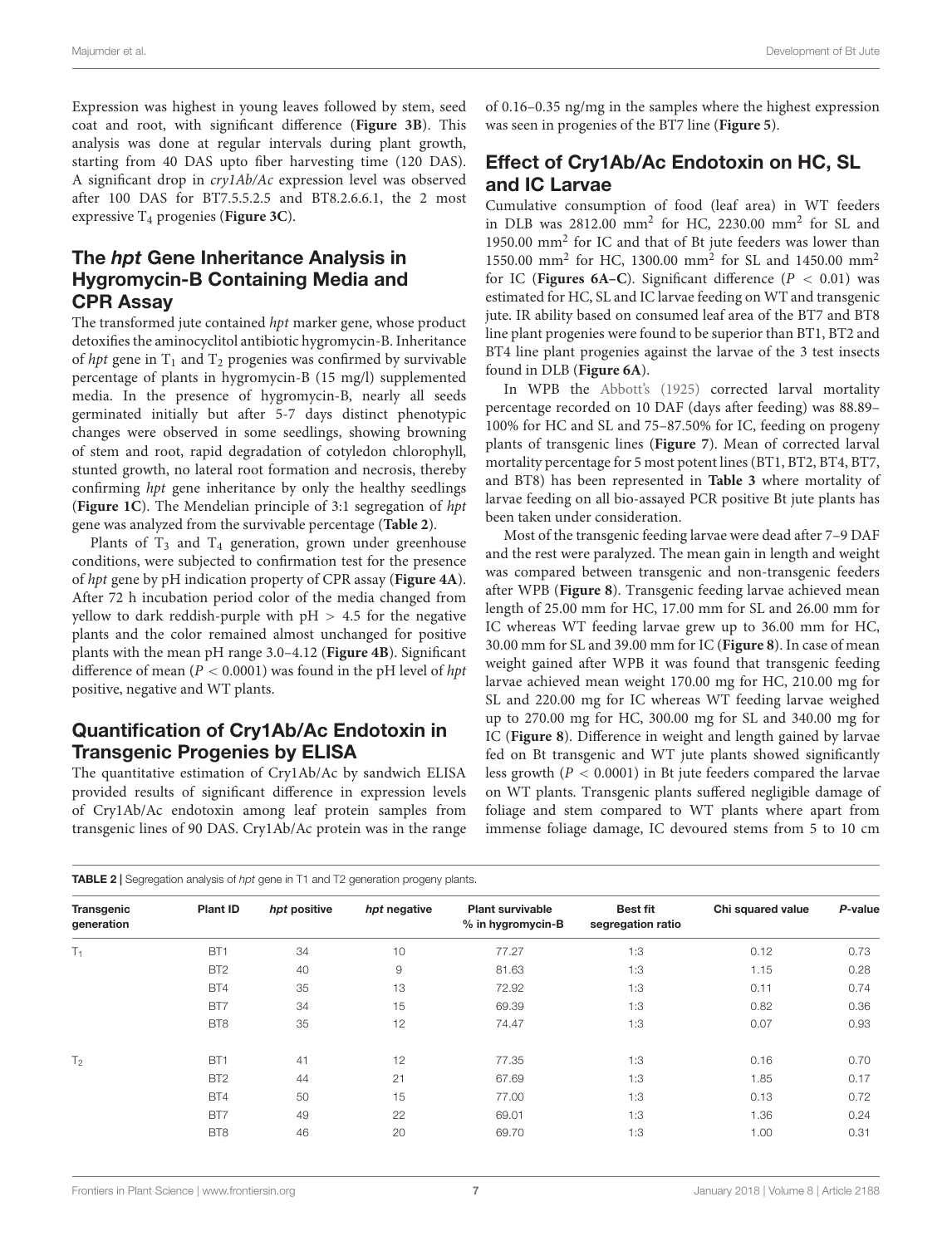

above the soil (**Figure 7C**). During the WPB, the 3 insects SL, HC and IC that fed on transgenic plants, could not complete their life cycle due to premature death of larvae, but the ones fed on control WT plants successfully completed the developmental stages, when further maintained after bioassay. Body color of transgenic fed HC and SL larvae turned to brown then black followed by mortality.

# Agronomical and Fiber Quality Comparative Analysis among Transgenic and WT Plants

The agronomical and fiber quality variables like plant height, stem length, basal stem diameter, fiber strength and fineness between transgenic and WT plants were non significant and at par (**Table 4**). Appearance and color of the fiber was found to be same among them (**Figure 1E**).

# **DISCUSSION**

Jute, the 'golden fiber'-producing crop, is of high economic value due to its various domestic and industrial applications worldwide. Sexual incompatibility and chromosome morphology



differences may limit the improvement of jute variety through conventional breeding (Swaminathan et al., 1961; Saha et al., 2014b). Jute cultivation suffers 31–34% loss in fiber yield due to pest infestation by more than 40 species of insects, mites and nematodes (Rahman and Khan, 2006). Our research work portrays the development of IR transgenic plants by inserting the fused cry1Ab/Ac gene in the C. capsularis genome by Agrobacterium tumefaciens mediated gene transfer. The effect of this fused gene product on the 3 major Lepidopteran pests (HC, SL and IC) was studied for 4 consecutive transgenic generations. The Cry1Ab/Ac expressing transgenic plants were selected based on insect bioassay responses on the 3 major jute pests.

Transgenic plants were bio-assayed by both non-destructive (DLB) and destructive methods (WPB) against all 3-test insects (Selvi and Sakthi, 2015). Before selecting transgenic plants for WPB, insect resistance ability was initially checked against the test insects in DLB. Due to the voracious feeding nature of the 3-test insects, a single larva was used on each leaf in DLB with biological replicates. Plant progenies of 5 transgenic Bt jute lines with nominal leaf area consumption by test larvae in DLB were subjected to WPB. In DLB, larval mortality was witnessed after 48 h of feeding on transgenic jute leaves but in this study insect mortality % was calculated in WPB. We preferred WPB for insect mortality analysis over DLB for the following reasons: experimental setup is closer to natural condition, whole plants were exposed to larvae, large number of test insects could be applied on each plant (10 larvae/plant), unlike DLB, WPB did not face issues like over drying of detached leaf sample or degradation of leaf Cry proteins during bioassay period. In this study we analyzed insect mortality percentage in 2 ways, original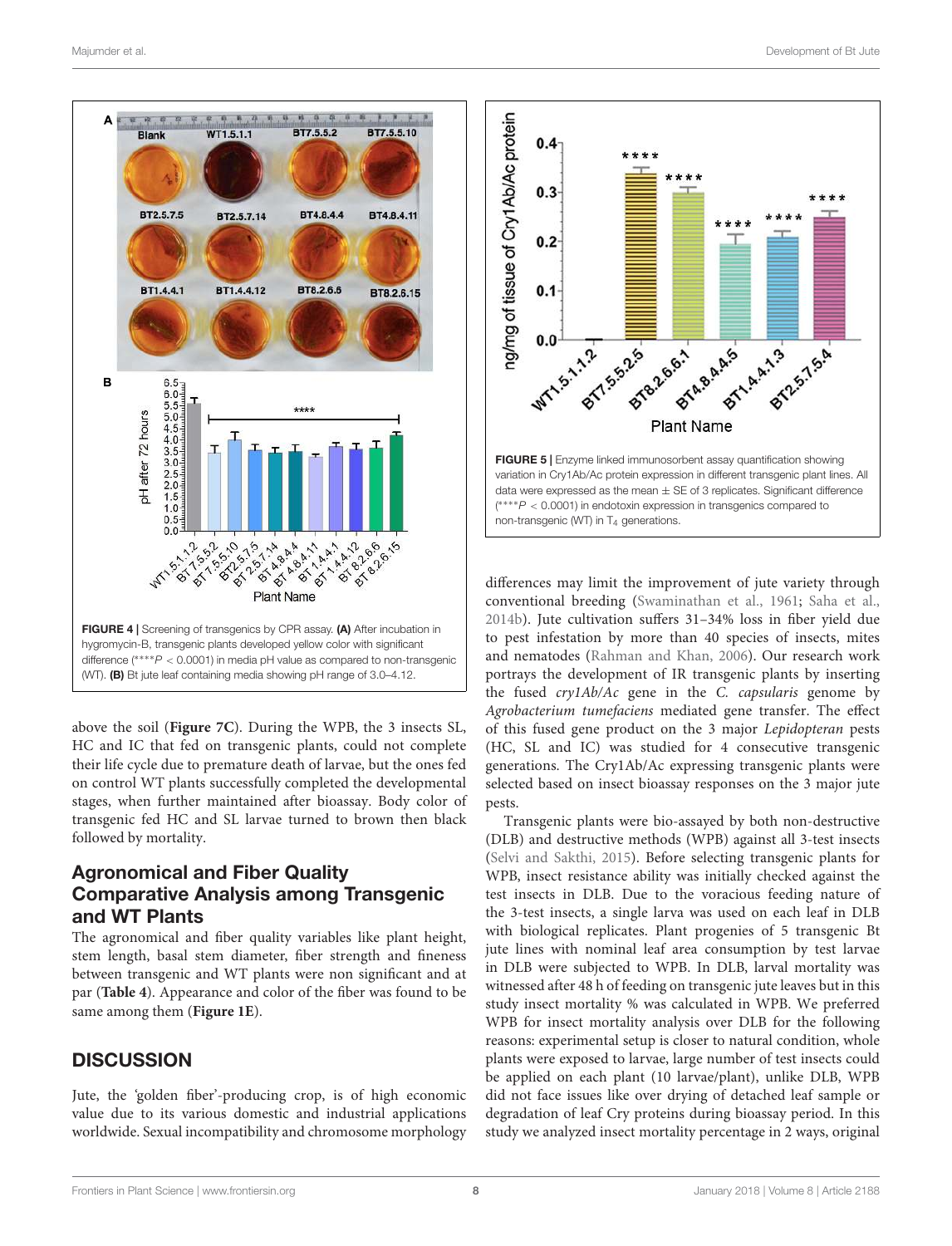

(A) Representative photograph of HC, SL and IC after 96 h of feeding (when maximum mortality was observed). Larvae consumed more leaf area of WT than transgenic plants. Here green dots signify alive larvae, yellow dots for paralyzed and no dots for dead larvae. The length of the white ruler in the picture is of 50 mm and size of petri plate is 140 mm. Arrows in WT set of HC indicate parts of head molting during larval development. (B-D) Cumulative leaf area consumption by 5 larvae for each plant. (E-G) Cumulative difference in dry weight of larval excreta after feeding on WT and Bt jute in DLB. SE was calculated from 2 biological replicates. Significant difference (*P* < 0.001) denoted as ∗∗∗ in transgenics compared to WT.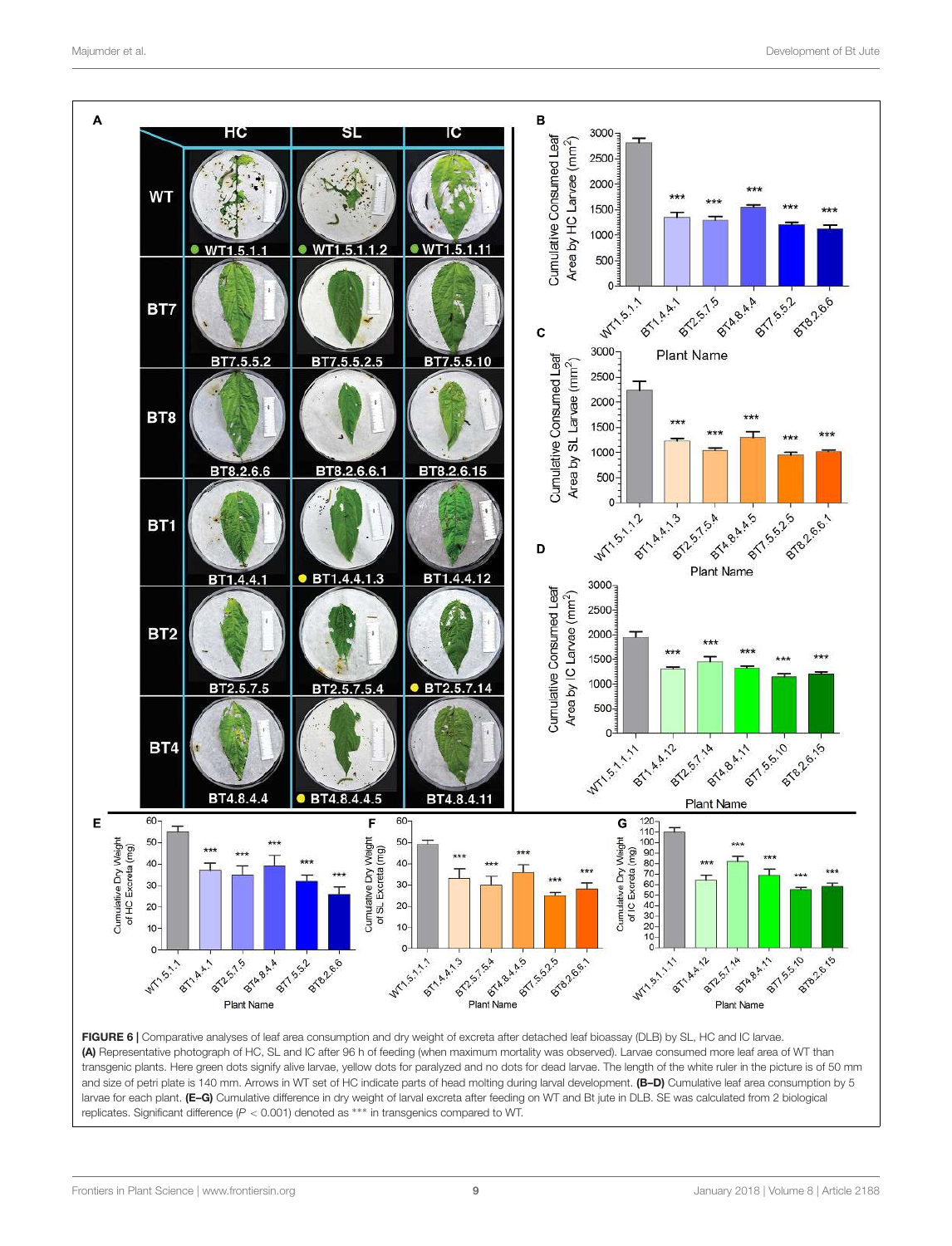

larval mortality percentage and Abbott's (1925) corrected larval mortality percentage for individual plant. During the 10 days WPB period HC and SL non-transgenic feeding larvae showed up to 10% mortality whereas IC showed up to 20% in some biological replicates. This unexpected mortality in control plants is considered as natural death of test larvae and it has been considered during the final mortality data collection by applying Abbott's formula.

Bioassay revealed a common feeding pattern where initial food consumption was high with rapid increase in body weight and length in case of all 3 types of larvae (first 1–5 Days in WPB). After 48 h in DLB and 5–7 days in WPB, majority of larvae stopped feeding along with low appetite, lethargy, paralysis and flaccidity, which resulted adversely on weight and length gain and increased mortality percentage of Bt jute feeding larvae. Maximum larval mortality was recorded for WPB after 8 days with negligible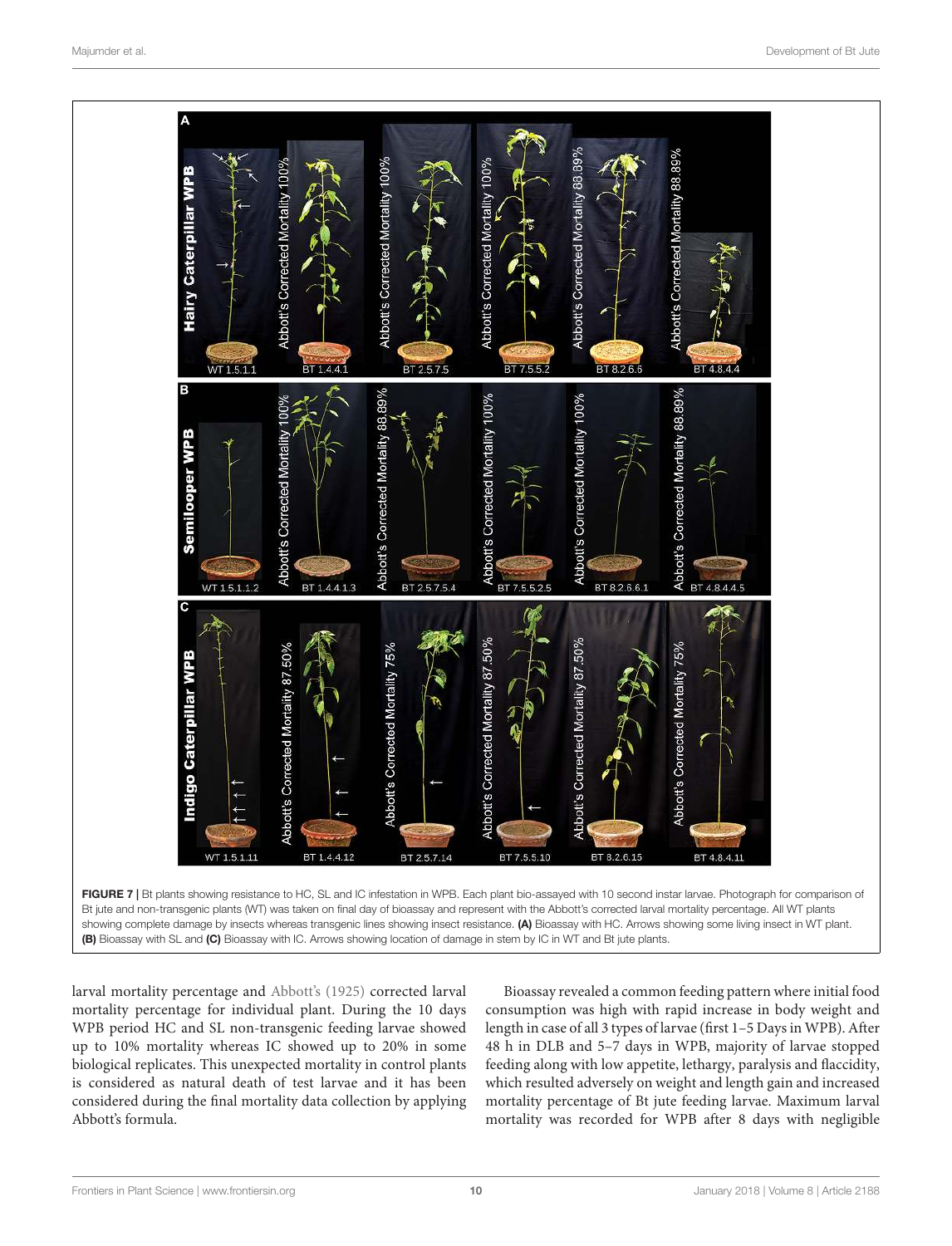#### TABLE 3 | Transgenic Bt jute lines and their mortality (%) in WPB.

| <b>Bt jute Lines</b> | HC.                       | SL                        | ıс                      |
|----------------------|---------------------------|---------------------------|-------------------------|
| BT <sub>1</sub>      | $92.00 \pm 2.23$ #AP = 10 | $97.00 + 1.82$ #AP = 10   | $70.00 + 2.97$ #AP = 10 |
| BT <sub>2</sub>      | $98.75 + 2.72$ #AP = 10   | $96.25 + 1.27$ #AP = 9    | $75.50 + 2.65$ #AP = 10 |
| BT4                  | $97.44 + 2.29$ #AP = 9    | $95.55 + 1.29$ #AP = 9    | $62.22 + 2.88$ #AP = 9  |
| BT7                  | $98.66 + 2.23$ #AP = 10   | $99.00 + 1.77$ #AP = 10   | $87.50 + 2.08$ #AP = 7  |
| BT <sub>8</sub>      | $96.66 + 1.66$ #AP = 9    | $99.11 \pm 1.82$ #AP = 10 | $85.66 + 3.16$ #AP = 8  |

*Here #AP is number of assayed plants (PCR positive advanced Bt jute plant progenies) of the particular transgenic line. Values are presented as mean of Abbott's corrected larval mortality %* ± *standard error (n = #AP).*



| <b>Agronomic trait</b>   | Non-transgenic jute (WT) | <b>Transgenic Bt jute lines</b> |                  |                 |                 |                 |  |
|--------------------------|--------------------------|---------------------------------|------------------|-----------------|-----------------|-----------------|--|
|                          |                          | BT <sub>1</sub>                 | BT <sub>2</sub>  | BT <sub>4</sub> | BT7             | BT <sub>8</sub> |  |
| Plant height (m)         | $3.48 \pm 0.12$          | $3.30 \pm 0.30$                 | $3.49 + 0.21$    | $3.60 + 0.20$   | $3.45 + 0.17$   | $3.50 + 0.23$   |  |
| Stem length (m)          | $3.10 + 0.17$            | $2.95 + 0.15$                   | $3.19 + 0.16$    | $3.25 + 0.26$   | $3.19 + 0.21$   | $3.17 \pm 0.20$ |  |
| Basal stem diameter (mm) | $20.0 + 0.90$            | $21.2 + 1.1$                    | $19.1 \pm 1.55$  | $20.1 + 1.23$   | $20.3 + 1.0$    | $20.1 \pm 0.75$ |  |
| Fiber length (m)         | $3.00 \pm 0.30$          | $3.00 + 0.41$                   | $3.20 + 0.22$    | $3.22 + 0.18$   | $3.20 \pm 0.32$ | $3.15 \pm 0.31$ |  |
| Fiber strength (g/tex)   | $19.5 + 2.11$            | $20.6 + 1.27$                   | $19.6 + 2.81$    | $21.2 + 1.67$   | $22.1 + 2.09$   | $20.7 \pm 1.70$ |  |
| Fiber fineness (tex)     | $1.51 \pm 0.006$         | $1.48 \pm 0.002$                | $1.50 \pm 0.001$ | $1.49 + 0.007$  | $1.50 \pm 0.02$ | $1.45 \pm 0.06$ |  |

**TABLE 4** | Comparative analysis of fiber quality and other agronomic characters among non-transgenic (WT) and transgenic (BT)  $T_4$  progenies in greenhouse condition.

*The values represent the mean of 10 progeny plants from each line* ± *standard error.*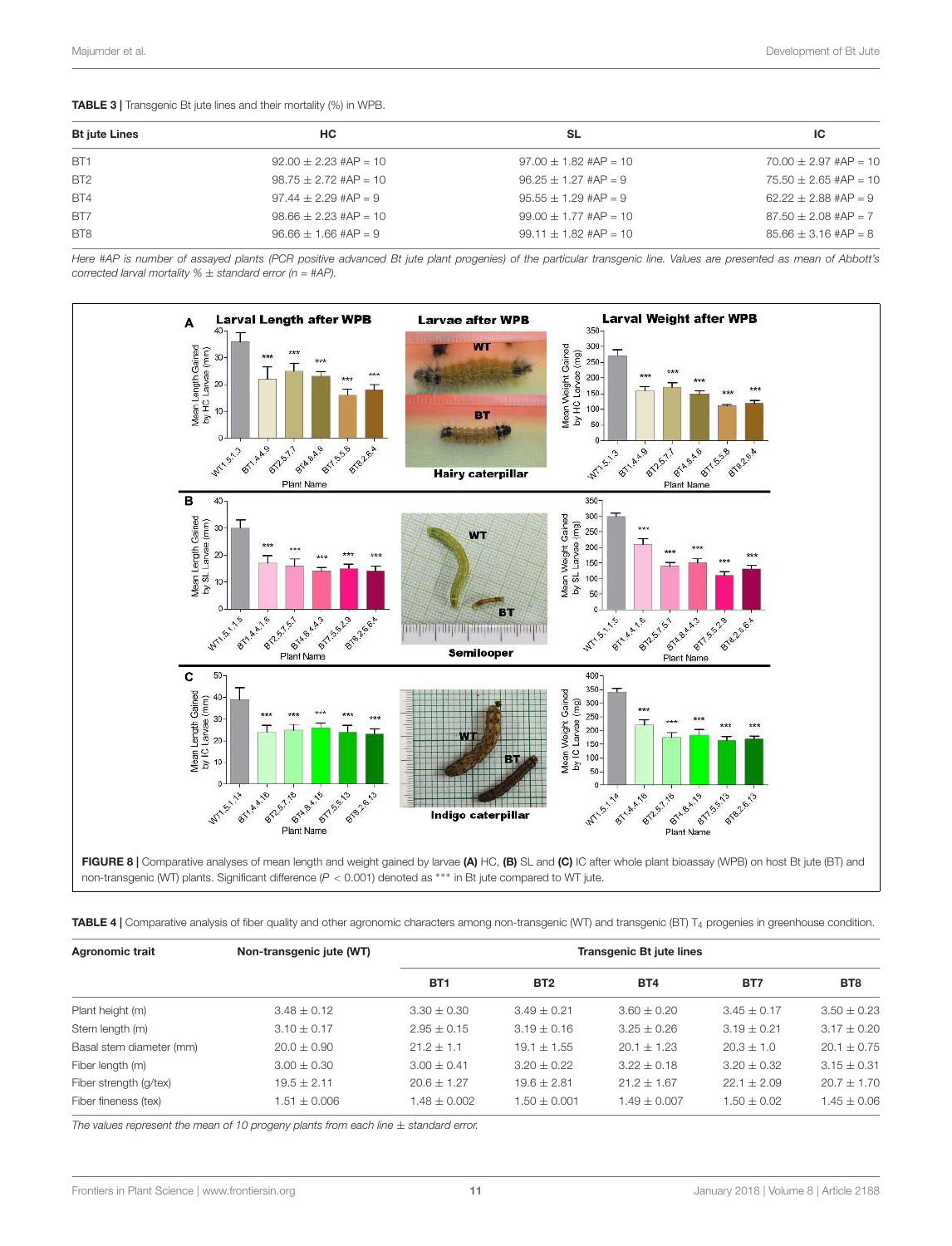gain in their body weight and length. Similar feeding and larval conditions have been reported in case of Bt tobacco expressing cry2Aa2 operon resulting in 100% IC larval mortality (Cosa et al., 2001). After bioassay comparison in body weight, larval length, consumed leaf area and insect mortality percentage between WT and Bt jute feeding larvae with significant difference ( $P < 0.05$ ) it was found that Bt jute had adverse effect on the growth and development of these 3 types of insects, accompanied by high mortality percentage. The dry weight of larval excreta was measured and upon comparative analysis it is concluded that it was directly proportional to consumption of leaf tissue (**Figure 6**).

Bioassay study with 3 different insects feeding on Bt jute confirmed that mortality of IC was different from that of HC and SL. IC mortality against Cry1Ac in Bt soybean has been recorded as 75.60–94.60% (Yu et al., 2013). In our study, Abbott's corrected mortality of IC (66.66–87.50%) was lower compared to HC (100%) and SL (100%) in Bt jute in DLB (**Figure 7**). This level of mortality of IC, caused by the Cry1Ab/Ac endotoxin, is promising to combat the damage caused by this pest in jute cultivation.

Expression level of cry1Ab/Ac gene, analyzed in insect susceptible parts of Bt jute, was highest in leaves and then in stems (**Figure 3B**). Being mainly foliage feeders, HC and SL caused serious damage particularly to the topical part of the plants whereas IC additionally damaged the stems (**Figure 7C**). Similar expression of cry1Ab/Ac in rice has been recently reported as in the order leaf  $>$  stem  $>$  root (Jiang et al., 2016; Wang et al., 2016). Exact reason for this change in cry1Ab/Ac expression is yet to be identified but this is not a characteristic of the used promoter. We used plant actin promoters (from rice) likely to be active in all plant tissues because actin is a fundamental component of the plant cell cytoskeleton. The rice actin1 promoter in combination of its first 5′ intron increased gene expression that is 40-fold more than a CaMV35S constitutive promoter (McElroy et al., 1990). Such intron combined actin1 promoter has been use for Bt jute development. Highest expression of Cry protein in the jute leaf holds promise for insect mortality as the primary site of feeding by all the test insects is on leaves. Jute suffers insect infestation throughout its cultivation time. IC attacks white jute early in April, SL and HC infest in the rainy months of June to September (Gotyal et al., 2014; Selvaraj et al., 2015). Since, a continuous protection from pests throughout the growing period is required, expression level of the insect toxin Cry1Ab/Ac was analyzed from seedling to fiber harvesting stage (120 DAS). A non-significant change in cry1Ab/Ac gene expression between 40 and 100 DAS was observed but from 100 to 120 DAS a significant decline was found in BT8.2.6.6.1 and BT7.5.5.2.5 transgenic plants (**Figure 3C**). Similar decline in levels of Bt toxin during maturity and senescence has been reported in cotton (Poongothai et al., 2010; Shera and Arora, 2016). The amount of expressed Cry1Ab/Ac protein ranged from 0.16 ng/mg to a highest of 0.35 ng/mg of leaf. Similar range of expression has been reported in cotton with cry1la12 under CaMV35S promoter showing 40% morality and growth reduction in fall armyworm

(Spodoptera frugiperda) and cotton boll weevil (Anthonomus grandis) whereas  $cry1Ac + cry2A$  showed 60-100% mortality against Heliothis larvae (Puspito et al., 2015; Oliveira et al., 2016). In some samples, detection of Cry1Ab/Ac protein by ELISA was hinderer due to the high mucilage content in jute plants (Yamazaki et al., 2009; Kundu et al., 2011). Therefore expression studies in different tissues were conducted using qRT-PCR considering linear correlation between mRNA transcript and protein expression.

Farmers in many countries including India are reluctant in planting 20% refugee crops along with Bt crops in the field thereby causing chances of insect adaptation (Stone, 2004; Tabashnik, 2015). This refuge crop plantation can be lowered to 10% if improved Bt plants (stacked Bt protein, high protein expression, high insect mortality) are used for cultivation (Roush, 1998). Since most of the Lepidopteran pests of jute are polyphagous, such as HC that attacks nearly 126 plant species including jute (Singh and Varatharajan, 1999), only a minimum area under refuge crop may serve the purpose of resisting insect adaptation to Bt jute. As feeding and breeding on alternate nontransgenic parallel hosts will maintain the susceptible progeny thereby deterring the selection pressure for development of adaptation (Li et al., 2017). Till date there are no reports on pest adaptation for this synthetic fusion Cry1Ab/Ac protein. As mentioned in introduction, Bt δ-endotoxins affects only those insects that have receptors in their cilial brush border. Based on this, a long persisting hypothesis is that Bt toxin could harm non-target insects too. But with the continuous publication of reports that state otherwise for non-target field insects, this hypothesis is gradually becoming non-significant. Reports on Cry1Ab/Ac state to have no significant effect on nontarget organisms like silkworm (Yao et al., 2006), planthopper, leafhopper (Chen et al., 2006) or common arthropod predators (Xu et al., 2011). Food and feed assessment studies done on monkeys (Mao et al., 2016) and mice (Xu et al., 2009) confirmed the safety of Cry1Ab/Ac protein (Koch et al., 2015). In China, Huahui1 and TT9-3/TT9-4 are 2 out of the 19 commercialized rice events containing cry1Ab/Ac gene (Tu et al., 2000; Ye et al., 2001; Chen et al., 2011; Li et al., 2016). Bt cotton is cultivated in 11.6 million hectares in India with 95% adoption and acceptance by 7.7 million farmers (Choudhary and Gaur, 2015). It reduces insecticide usage by 24%, increases yield up to 150% and leads to increased farmer income (Carpenter, 2010; Kathage and Qaim, 2012). Similar economic impact and acceptance is seen worldwide for Bt rice (Li et al., 2016), Bt corn (Edgerton et al., 2012) and Bt sugarcane (Ye et al., 2016).

This is a report on development of IR transgenic Bt jute successfully tested against 3 major Lepidopteran jute pests (HC, SL and IC) and the analysis of the integrated cry1Ab/Ac gene expression upto  $T_4$  generations. Upon cultivation in the field, Bt jute expressing Cry1Ab/Ac δ-endotoxin, could protect yield losses due to Lepidopteran pest infestation, reduce cultivation cost (minimum insecticide application), increase farmer income and show insect resistance durability with minimum refuge crop plantation. Extended analysis of Bt jute under field conditions will lead to better understanding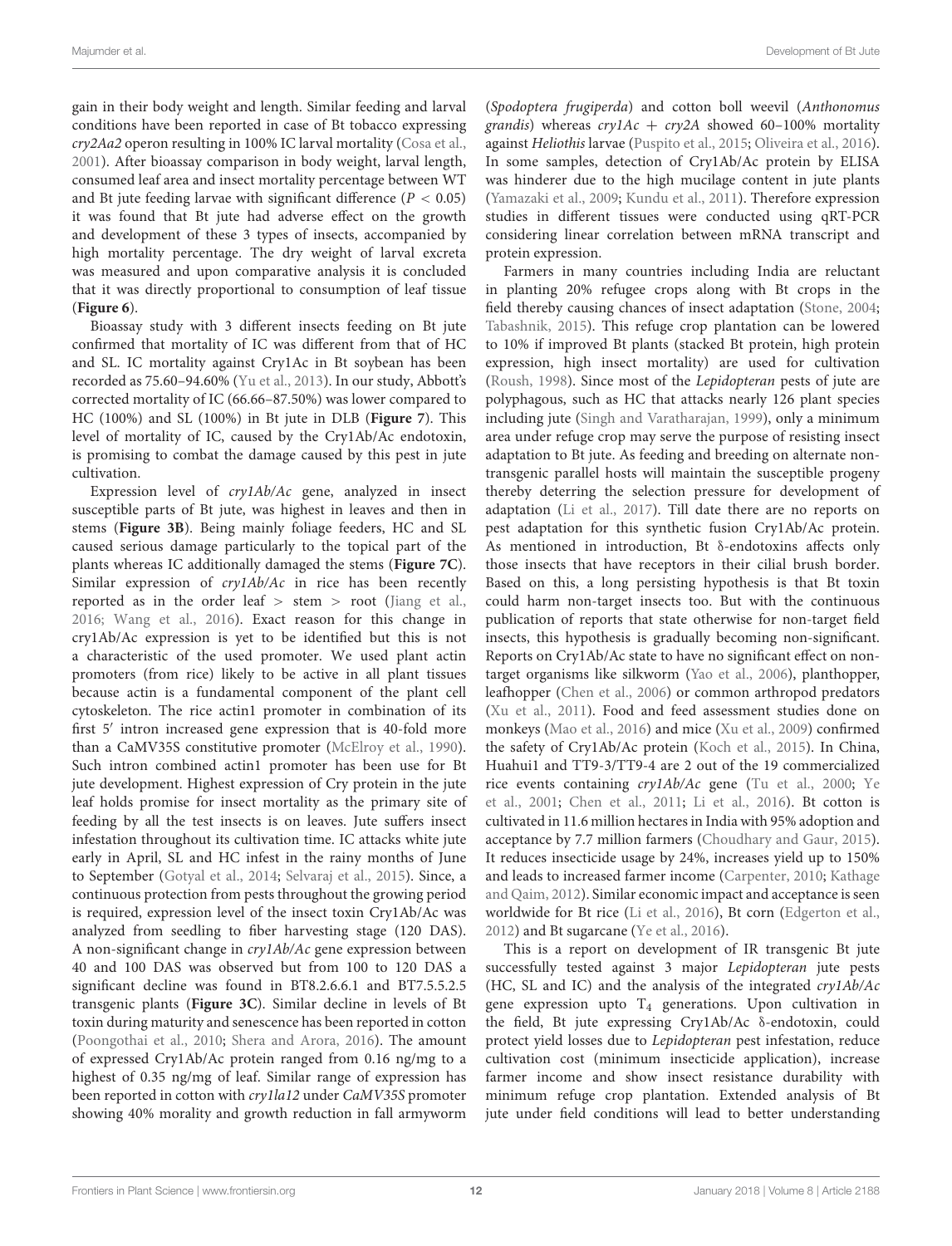of Bt technology as an integrated pest management system for commercial fiber crop production and its social-economic impacts.

### AUTHOR CONTRIBUTIONS

The experiment was designed by SD and KD. The plan for execution and performance of the experiments was done by SM. Shoot-tip transformation was optimized by PS. SM, CS, PS and KD analyzed molecular biology data. SM, BG and SS analyzed insect bioassay data. SM and SS wrote the manuscript. KD and SD edited the manuscript. All authors discussed the results and commented on the manuscript.

### FUNDING

This research work was financially supported by the Indian Council of Agricultural Research-Network Project Transgenic

# **REFERENCES**

- Abbott, W. S. (1925). A method for computing the effectiveness of an insecticide. J. Econ. Entomol. 18, 265–267. doi: 10.1093/jee/18.2.265a
- An, J., Gao, Y., Lei, C., Gould, F., and Wu, K. (2015). Monitoring cotton bollworm resistance to Cry1Ac in two counties of northern China during 2009–2013. Pest Manag. Sci. 71, 377–382. doi: 10.1002/ps.3807
- Bandyopadhyay, S., Gotyal, B. S., Satpathy, S., Selvaraj, K., Tripathi, A. N., and Ali, N. (2014). Synergistic effect of azadirachtin and Bacillus thuringiensis against Bihar hairy caterpillar, Spilarctia obliqua Walker. Biopest. Int. 10, 71–76.
- Bravo, A., Likitvivatanavong, S., Gill, S. S., and Soberon, M. (2011). Bacillus thuringiensis: a story of a successful bioinsecticide. Insect Biochem. Mol. Biol. 41, 423–431. doi: 10.1016/j.ibmb.2011.02.006
- Carpenter, J. E. (2010). Peer-reviewed surveys indicate positive impact of commercialized GM crops. Nat. Biotechnol. 28, 319–321. doi: 10.1038/nbt0 410-319
- Carriere, Y., Crickmore, N., and Tabashnik, B. E. (2015). Optimizing pyramided transgenic Bt crops for sustainable pest management. Nat. Biotechnol. 33, 161–168. doi: 10.1038/nbt.3099
- Chen, M., Shelton, A., and Ye, G. Y. (2011). Insect-resistant genetically modified rice in China: from research to commercialization. Annu. Rev. Entomol. 56, 81–101. doi: 10.1146/annurev-ento-120709-144810
- Chen, M., Ye, G. Y., Liu, Z. C., Yao, H. W., Chen, X. X., Shen, Z. C., et al. (2006). Field assessment of the effects of transgenic rice expressing a fused gene of cry1Ab and cry1Ac from Bacillus thuringiensis Berliner on nontarget planthopper and leafhopper populations. Environ. Entomol. 35, 127–134. doi: 10.1603/0046-225X-35.1.127
- Choudhary, B., and Gaur, K. (2015). Biotech Cotton in India, 2002 to 2014. ISAAA Series of Biotech Crop Profiles. Ithaca, NY: ISAAA.
- Cosa, B. D., Moar, W., Lee, S. B., Miller, M., and Daniell, H. (2001). Overexpression of the Bt cry2Aa2 operon in chloroplasts leads to formation of insecticidal crystals. Nat. Biotechnol. 19, 71–74. doi: 10.1038/83559
- Das, L. K., and Singh, B. (1976). The effect of Bacillus thuringiensis Berliner on the gut of jute semilooper, Anomis sabulifera. Guen. Sci. Cult. 42, 567–569.
- Dhingra, S., Bhandari, J. K. S., and Shankarganesh, K. (2007). Relative resistance of Bihar hairy caterpillar to insecticide mixtures. J. Entomol. Res. 31, 209–212.
- Edgerton, M. D., Jon Fridgen, J., Anderson, J. R. Jr., Ahlgrim, J., Criswell, M., Dhungana, P., et al. (2012). Transgenic insect resistance traits increase corn yield and yield stability. Nat. Biotechnol. 30, 493–496. doi: 10.1038/nbt.2259 FAO (2017). Food and Agriculture Data. Available at: http://faostat3.fao.org
- Ganguly, M., Molla, K. A., Karmakar, S., Datta, K., and Datta, S. K. (2014). Development of pod borer-resistant transgenic chickpea using a pod-specific

in Crops (Sanction# CS.3/13/2014-IA-IV) and Department of Biotechnology (Sanction# BT/PR12656/COE/34/22/2015), Government of India.

### ACKNOWLEDGMENTS

The authors are grateful to the Director, ICAR-CRIJAF, Barrackpore, Kolkata, India for providing insects for bioassay and Dr. Subhas Chandra Saha, Scientist and Head, Quality Assurance Section, ICAR-National Institute of Research on Jute and Allied Fibre Technology (NIRJAFT), Kolkata, India for assistance in fiber quality measurement.

# SUPPLEMENTARY MATERIAL

The Supplementary Material for this article can be found online at: https://www.frontiersin.org/articles/10.3389/fpls.2017.02188/ full#supplementary-material

and a constitutive promoter-driven fused cry1Ab/Ac gene. Theor. Appl. Genet. 127, 2555–2565. doi: 10.1007/s00122-014-2397-5

- Gotyal, B. S., Selvaraj, K., Shamna, A., Naik, R. K., and Satpathy, S. (2014). Sowing dates: a major factor on the infestation of insect pests and fibre yield of jute. Agric. Sci. Digest. 34, 323–324. doi: 10.5958/0976-0547.2014.01032.5
- Gryspeirt, A., and Gregoire, J. C. (2012). Effectiveness of high dose/refuge strategy for managing pest resistance to Bacillus thuringiensis (Bt) plants expressing one or two toxins. Toxins 4, 810–835. doi: 10.3390/toxins4100810
- Huang, F., Andow, D. A., and Buschman, L. L. (2011). Success of the highdose/refuge resistance management strategy after 15 years of Bt crop use in North America. Entomol. Exp. Appl. 140, 1–16. doi: 10.1111/j.1570-7458.2011. 01138.x
- ISAAA (2017). GM Approval Database. Available at: http://isaaa.org/ gmapprovaldatabase
- JAF EXPERT (2017). Available at: http://jafexpert.crijaf.icar.gov.in
- Jiang, Y., Ling, L., Zhang, L., Wang, K., Cai, M., Zhan, M., et al. (2016). Transgenic Bt (Cry1Ab/Ac) rice lines with different genetic backgrounds exhibit superior field performance under pesticide-free environment. Field Crops Res. 193, 117–122. doi: 10.1016/j.fcr.2016.03.014
- Kathage, J., and Qaim, M. (2012). Economic impacts and impact dynamics of Bt (Bacillus thuringiensis) cotton in India. Proc. Natl. Acad. Sci. U.S.A. 109, 11652–11656. doi: 10.1073/pnas.1203647109
- Koch, M. S., Ward, J. M., Levine, S. L., Baum, J. A., Vicini, J. L., and Hammond, B. G. (2015). The food and environmental safety of Bt crops. Front. Plant Sci. 6:283. doi: 10.3389/fpls.2015.00283
- Kundu, A., Sarkar, D., Bhattacharjee, A., Topdar, N., Sinha, M. K., and Mahapatra, B. S. (2011). A simple ethanol wash of the tissue homogenates recovers highquality genomic DNA from Corchorus species characterized by highly acidic and proteinaceous mucilages. Electron. J. Biotechnol. North Am. 14, 1–8.
- Li, Y., Gao, Y., and Wu, K. (2017). Function and effectiveness of natural refuge in IRM strategies for Bt crops. Curr. Opin. Insect Sci. 21, 1–6. doi: 10.1016/j.cois. 2017.04.007
- Li, Y., Hallerman, E. M., Liu, Q., Wu, K., and Peng, Y. (2016). The development and status of Bt rice in China. Plant Biotechnol. J. 14, 839–848. doi: 10.1111/pbi. 12464
- Mao, J., Sun, X., Cheng, J. H., Shi, Y. J., Wang, X. Z., Qin, J. J., et al. (2016). A 52-week safety study in cynomolgus macaques for genetically modified rice expressing Cry1Ab/1Ac protein. Food Chem. Toxicol. 95, 1–11. doi: 10.1016/j. fct.2016.06.015
- McElroy, D., Zhang, W., Cao, J., and Wu, R. (1990). Isolation of an efficient actin promoter for use in rice transformation. Plant Cell 2, 163–171. doi: 10.1105/tpc. 2.2.163